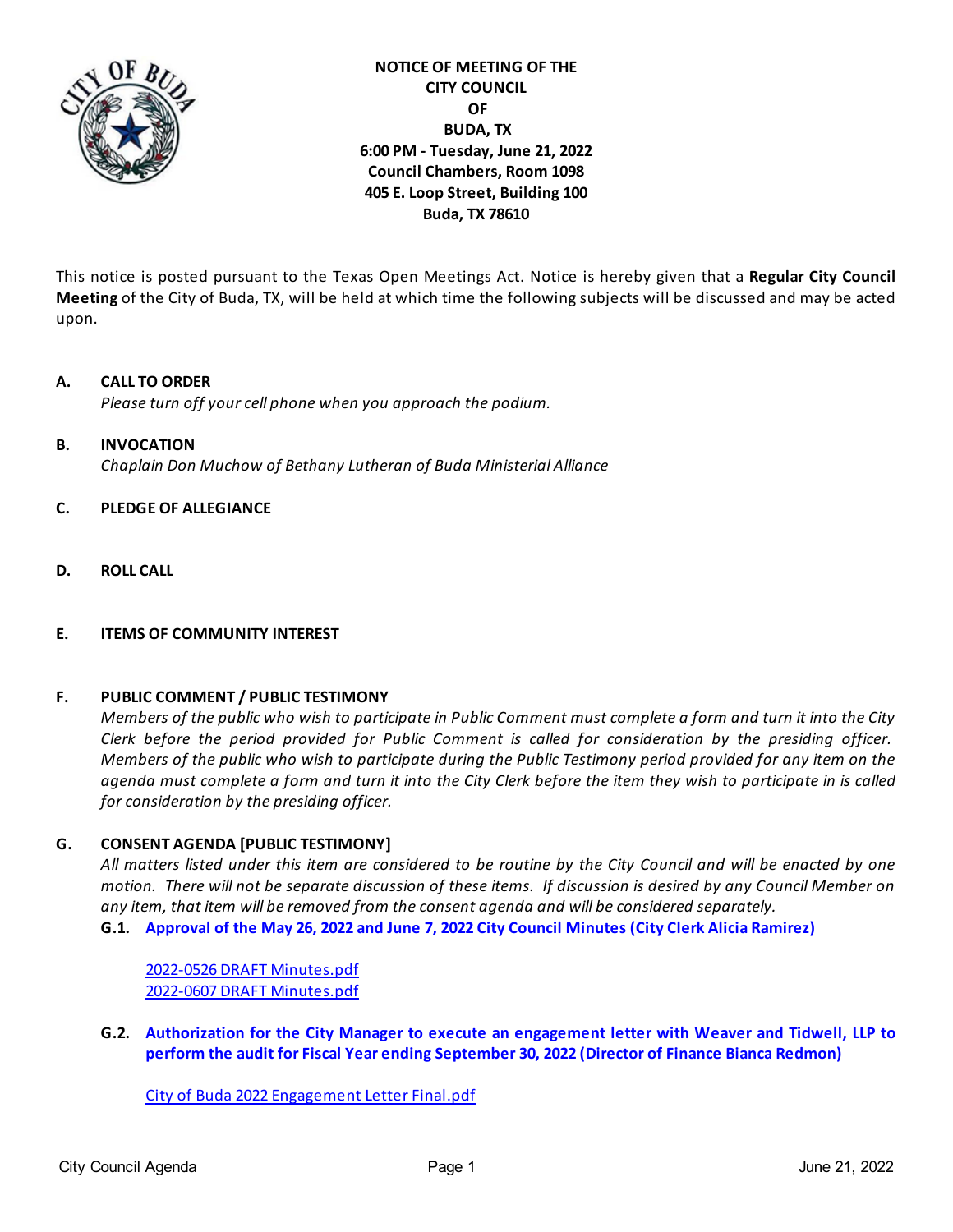**G.3. [Authorization for the Interim City Manager to approve an agreement with the Texas Commission on the](https://d2kbkoa27fdvtw.cloudfront.net/buda-tx/4090ab2249a9f6f5aa3d0f6bf7791bad0.pdf) [Arts for the Performance Support grant \(Library Director Melinda Hodges\)](https://d2kbkoa27fdvtw.cloudfront.net/buda-tx/4090ab2249a9f6f5aa3d0f6bf7791bad0.pdf)**

## [2022-0621 TCA Grant.pdf](https://legistarweb-production.s3.amazonaws.com/uploads/attachment/pdf/1424584/2022-0621_TCA_Grant.pdf)

- **G.4. [Approval of the selection of Dr. Jennifer Porterfield as the vice-chairperson of the Library Commission](https://d2kbkoa27fdvtw.cloudfront.net/buda-tx/085c850baba6ceaac7a2de6c158777ec0.pdf) [\(Library Director Melinda Hodges\)](https://d2kbkoa27fdvtw.cloudfront.net/buda-tx/085c850baba6ceaac7a2de6c158777ec0.pdf)**
- **G.5. [Adoption of a Resolution approving an amendment to the Performance Agreement between the Buda](https://d2kbkoa27fdvtw.cloudfront.net/buda-tx/2fac77e7baff1b1121e4836a389eed490.pdf) [Economic Development Corporation and Valentina's Tex Mex BBQ, LLC to extend the project](https://d2kbkoa27fdvtw.cloudfront.net/buda-tx/2fac77e7baff1b1121e4836a389eed490.pdf) [commencement date to September 1, 2022 \(Interim BEDC Executive Director Vicky Rudy\)](https://d2kbkoa27fdvtw.cloudfront.net/buda-tx/2fac77e7baff1b1121e4836a389eed490.pdf)**

[Valentina's resolution.pdf.docx](https://legistarweb-production.s3.amazonaws.com/uploads/attachment/pdf/1429975/Valentina_s_resolution.pdf.pdf) [Valentina's performance agreement-signed 0222.pdf](https://legistarweb-production.s3.amazonaws.com/uploads/attachment/pdf/1433835/Valentina_s_performance_agreement-signed_0222.pdf) [Valentinas 1st Amendment executed by BEDC.pdf](https://legistarweb-production.s3.amazonaws.com/uploads/attachment/pdf/1434231/Valentinas_1st_Amendment_executed_by_BEDC.pdf)

**G.6. [Adoption of a Resolution appointing the Interim City Manager as the Chief Executive officer and](https://d2kbkoa27fdvtw.cloudfront.net/buda-tx/268ca9448993b26dca8d8b85b7e0081e0.pdf) [authorized representative to act in all manners in connection with the FEMA Hazard Mitigation Grant](https://d2kbkoa27fdvtw.cloudfront.net/buda-tx/268ca9448993b26dca8d8b85b7e0081e0.pdf) [\(HMGP\) project and committing the City to provide matching funds to secure and complete the FEMA](https://d2kbkoa27fdvtw.cloudfront.net/buda-tx/268ca9448993b26dca8d8b85b7e0081e0.pdf) [Hazard Mitigation Grant \(Interim City Manager Micah Grau\)](https://d2kbkoa27fdvtw.cloudfront.net/buda-tx/268ca9448993b26dca8d8b85b7e0081e0.pdf)**

[4485 Application Notice Final Draft 20211210 \(002\).pdf](https://legistarweb-production.s3.amazonaws.com/uploads/attachment/pdf/1432930/4485_Application_Notice_Final_Draft_20211210__002_.pdf) [g6 Resolution\\_City\\_of\\_Buda\\_DR-4485.pdf](https://legistarweb-production.s3.amazonaws.com/uploads/attachment/pdf/1434417/g6_Resolution_City_of_Buda_DR-4485.pdf)

### **H. EXECUTIVE SESSION**

- **H.1. [The Council will recess its open session and convene into executive session pursuant to Texas](https://d2kbkoa27fdvtw.cloudfront.net/buda-tx/d89f9bd738ad74e84ee5c2a482d4c8660.pdf) [Government Code Chapter 551: 1\) Section 551.074 \(Personnel Matters\) pertaining to the recruitment of](https://d2kbkoa27fdvtw.cloudfront.net/buda-tx/d89f9bd738ad74e84ee5c2a482d4c8660.pdf) [a City Manager, 2\) Code Sections 551.071 \(Consultation with Attorney\) and 551.072 \(Deliberation](https://d2kbkoa27fdvtw.cloudfront.net/buda-tx/d89f9bd738ad74e84ee5c2a482d4c8660.pdf) [Regarding Real Property\) regarding the acquisition and associated actions for certain properties for a\)](https://d2kbkoa27fdvtw.cloudfront.net/buda-tx/d89f9bd738ad74e84ee5c2a482d4c8660.pdf) [the South Loop 4 Improvements Project and b\) for certain properties for the Old Black Colony Elevated](https://d2kbkoa27fdvtw.cloudfront.net/buda-tx/d89f9bd738ad74e84ee5c2a482d4c8660.pdf) [Tank Site.](https://d2kbkoa27fdvtw.cloudfront.net/buda-tx/d89f9bd738ad74e84ee5c2a482d4c8660.pdf)**
- **I. RECONVENE INTO REGULAR SESSION AND TAKE ACTION, IF ANY, ON MATTERS DISCUSSED IN EXECUTIVE SESSION.**

#### **J. WORKSHOP**

**J.1. [Workshop, consideration, and discussion regarding proposed future text amendments to Unified](https://d2kbkoa27fdvtw.cloudfront.net/buda-tx/eb4c4aa9fa3e36288d8a38fc243a96730.pdf) [Development Code \(UDC\) to direct staff and authorize Planning and Zoning Commission to consider](https://d2kbkoa27fdvtw.cloudfront.net/buda-tx/eb4c4aa9fa3e36288d8a38fc243a96730.pdf) [future amendments \(Planning Director Melissa McCollum\)](https://d2kbkoa27fdvtw.cloudfront.net/buda-tx/eb4c4aa9fa3e36288d8a38fc243a96730.pdf)**

#### **K. PRESENTATION**

**K.1. [Presentation on the Whispering Hollow Groundwater Stakeholder Implementation Committee](https://d2kbkoa27fdvtw.cloudfront.net/buda-tx/e4dd44e0483360efc8ded7bd7368d55a0.pdf) [Recommendations \(Senior Project Engineer Angela Kennedy\)](https://d2kbkoa27fdvtw.cloudfront.net/buda-tx/e4dd44e0483360efc8ded7bd7368d55a0.pdf)**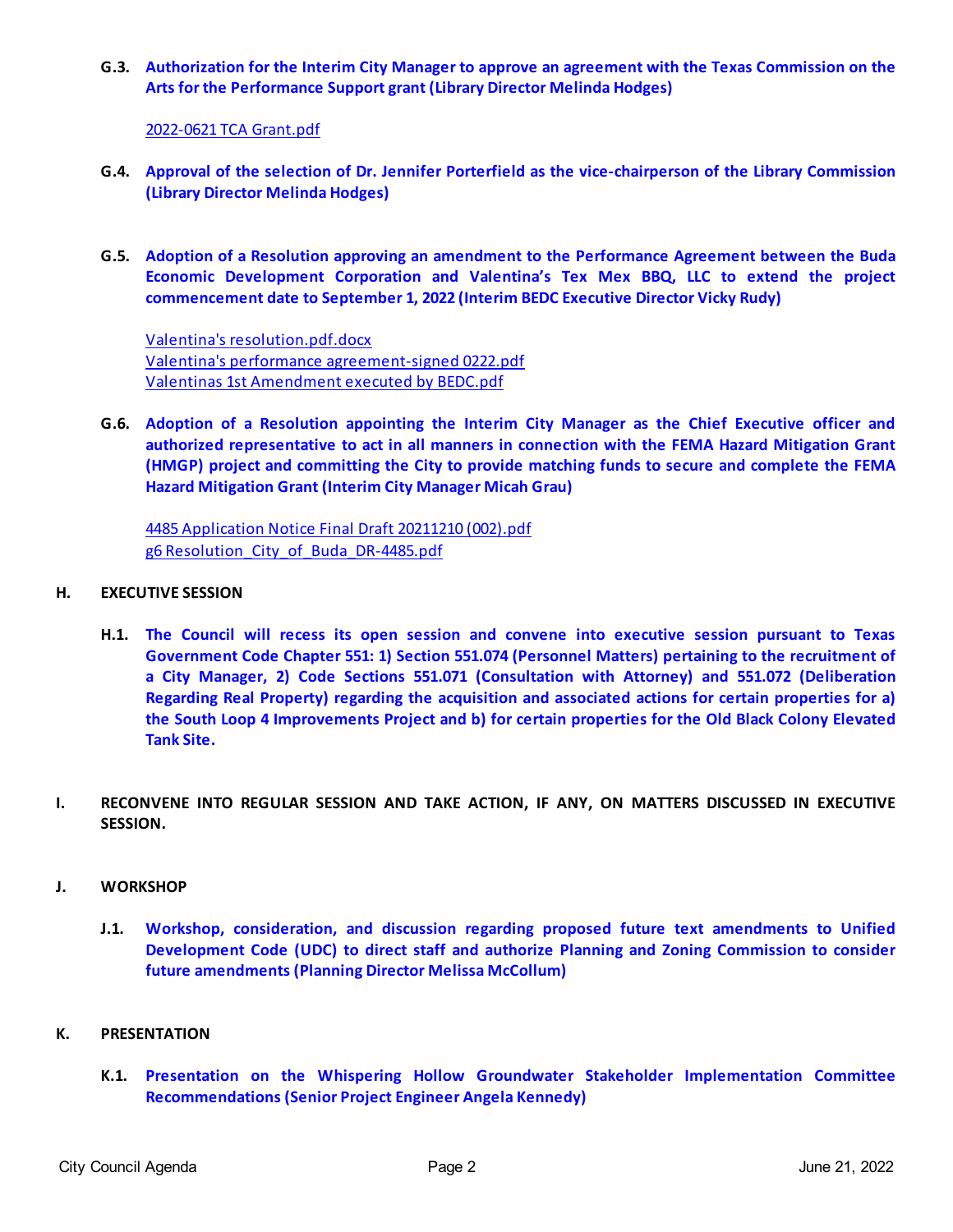## **L. REGULAR AGENDA**

**L.1. [Public Hearing and deliberation to consider an Ordinance on first and final reading and to adopt said](https://d2kbkoa27fdvtw.cloudfront.net/buda-tx/18ecb78a740a54268ff5d2c0410c55480.pdf) [Ordinance regarding a request by Southwest Land Services on Behalf on Chris Bryan and Connie Hale for](https://d2kbkoa27fdvtw.cloudfront.net/buda-tx/18ecb78a740a54268ff5d2c0410c55480.pdf) [A Zoning Map Amendment request from Arterial Business \(B2\) to Planned Development \(PD\) for the](https://d2kbkoa27fdvtw.cloudfront.net/buda-tx/18ecb78a740a54268ff5d2c0410c55480.pdf) [property to be known as Modern Shade, +/- 6.995 acres out of part of a called 120.99 acre tract in the D.D.](https://d2kbkoa27fdvtw.cloudfront.net/buda-tx/18ecb78a740a54268ff5d2c0410c55480.pdf) [Burnett Survey No. 6 Abstract no. 53 in Hays County Texas located at the Southwest Corner of South Loop](https://d2kbkoa27fdvtw.cloudfront.net/buda-tx/18ecb78a740a54268ff5d2c0410c55480.pdf) [4 \(967\) and hope Pond Valley Drive \(Z 22-03\) \(Planning Director Melissa McCollum\) \[PUBLIC](https://d2kbkoa27fdvtw.cloudfront.net/buda-tx/18ecb78a740a54268ff5d2c0410c55480.pdf) [TESTIMONY\]](https://d2kbkoa27fdvtw.cloudfront.net/buda-tx/18ecb78a740a54268ff5d2c0410c55480.pdf)** 

[City Council Staff Report Modern Shade PD Z 22-03 6.28.22.pdf](https://legistarweb-production.s3.amazonaws.com/uploads/attachment/pdf/1432205/City_Council_Staff_Report_Modern_Shade_PD_Z_22-03_6.28.22.pdf) [Exhibits A-I.pdf](https://legistarweb-production.s3.amazonaws.com/uploads/attachment/pdf/1433848/Exhibits_A-I.pdf) [Minutes and Public Notice.pdf](https://legistarweb-production.s3.amazonaws.com/uploads/attachment/pdf/1433849/Minutes_and_Public_Notice.pdf)

**L.2. [Deliberation and possible action to approve the 2021 Bond Program Charter and Plan of Execution for](https://d2kbkoa27fdvtw.cloudfront.net/buda-tx/071f7a0edf25aa87acc0375c473153560.pdf) [professional services engagement \(City Program Manager Kenny Crawford and WSB Engineering Bond](https://d2kbkoa27fdvtw.cloudfront.net/buda-tx/071f7a0edf25aa87acc0375c473153560.pdf) [Program Management Consultant Jay Kennedy\) \[PUBLIC TESTIMONY\]](https://d2kbkoa27fdvtw.cloudfront.net/buda-tx/071f7a0edf25aa87acc0375c473153560.pdf)**

[City of Buda 2021 Bond Charter 06.21.22.docx](https://legistarweb-production.s3.amazonaws.com/uploads/attachment/pdf/1433231/City_of_Buda_2021_Bond_Charter_06.21.22.pdf) [Buda Bonds Communications & Outreach Plan 06.16.22.docx](https://legistarweb-production.s3.amazonaws.com/uploads/attachment/pdf/1433234/Buda_Bonds_Communications___Outreach_Plan_06.16.22.pdf) [Buda Bonds FAQs.docx](https://legistarweb-production.s3.amazonaws.com/uploads/attachment/pdf/1433236/Buda_Bonds_FAQs.pdf) 12 City Council 6.21.pdf [l2 6.21 2021 Bond Program Update ppt.pdf](https://legistarweb-production.s3.amazonaws.com/uploads/attachment/pdf/1434762/l2_6.21_2021_Bond_Program_Update_ppt.pdf)

**L.3. [Public Hearing and deliberation to consider an Ordinance on first and final reading and to adopt said](https://d2kbkoa27fdvtw.cloudfront.net/buda-tx/8b492bcdcb7429f38057d4fce14456df0.pdf) [Ordinance regarding proposed text amendments to the Buda Code of Ordinances and the Unified](https://d2kbkoa27fdvtw.cloudfront.net/buda-tx/8b492bcdcb7429f38057d4fce14456df0.pdf) [Development Code \(UDC\) to authorize the Planning and Zoning Commission to hear and decide](https://d2kbkoa27fdvtw.cloudfront.net/buda-tx/8b492bcdcb7429f38057d4fce14456df0.pdf) [variances, special exceptions and providing for variances and appeals related to Section 4.02 of the UDC](https://d2kbkoa27fdvtw.cloudfront.net/buda-tx/8b492bcdcb7429f38057d4fce14456df0.pdf) [for signs within the City limits or extraterritorial jurisdiction \(ETJ\) and establishing procedures and](https://d2kbkoa27fdvtw.cloudfront.net/buda-tx/8b492bcdcb7429f38057d4fce14456df0.pdf) [criterial for such variances and appeals \(Planning Director Melissa McCollum\) \[PUBLIC TESTIMONY\]](https://d2kbkoa27fdvtw.cloudfront.net/buda-tx/8b492bcdcb7429f38057d4fce14456df0.pdf)**

[20220721 Buda-SR-Sign Variances Staff Report CC.pdf](https://legistarweb-production.s3.amazonaws.com/uploads/attachment/pdf/1432178/20220721_Buda-SR-Sign_Variances_Staff_Report_CC.pdf) [20220506-Buda-ORD-Sign Review Board-v9 .docx](https://legistarweb-production.s3.amazonaws.com/uploads/attachment/pdf/1432179/20220506-Buda-ORD-Sign_Review_Board-v9_.pdf)

**L.4. [Deliberation and possible action to adopt a Resolution receiving and accepting a petition for](https://d2kbkoa27fdvtw.cloudfront.net/buda-tx/fda613f60ae5da11e7d3e3cfbc9b77220.pdf) [full-purpose annexation setting dates, times, and place for a public hearing, authorizing and directing](https://d2kbkoa27fdvtw.cloudfront.net/buda-tx/fda613f60ae5da11e7d3e3cfbc9b77220.pdf) [the publication of the notice of such public hearing, and directing the Interim City Manager or his](https://d2kbkoa27fdvtw.cloudfront.net/buda-tx/fda613f60ae5da11e7d3e3cfbc9b77220.pdf) [designee to prepare a service plan for approximately 106.724 +/- acres located south of Old Black Colony](https://d2kbkoa27fdvtw.cloudfront.net/buda-tx/fda613f60ae5da11e7d3e3cfbc9b77220.pdf) [Road and west of FM 2770 and north of Cole Spring Road, locally planned to be known as Colony at Cole](https://d2kbkoa27fdvtw.cloudfront.net/buda-tx/fda613f60ae5da11e7d3e3cfbc9b77220.pdf) [Springs and Reserve at Cole Springs \(Reserve at Cole Springs Annexation\) \(Planning Director Melissa](https://d2kbkoa27fdvtw.cloudfront.net/buda-tx/fda613f60ae5da11e7d3e3cfbc9b77220.pdf) [McCollum\) \[PUBLIC TESTIMONY\]](https://d2kbkoa27fdvtw.cloudfront.net/buda-tx/fda613f60ae5da11e7d3e3cfbc9b77220.pdf)**

[2022.06.16 Cole Springs Reserve Annexation Hearing Resolution v4.docx](https://legistarweb-production.s3.amazonaws.com/uploads/attachment/pdf/1432910/2022.06.16_Cole_Springs_Reserve_Annexation_Hearing_Resolution_v4.pdf)

**L.5. [Deliberation and possible action to consider an Ordinance on first and final reading and to adopt said](https://d2kbkoa27fdvtw.cloudfront.net/buda-tx/43da39c47a59581a7559ad9b7d04fef30.pdf) [Ordinance regarding the vacation of a drainage easement located at 767 Main Street, conveyed to the](https://d2kbkoa27fdvtw.cloudfront.net/buda-tx/43da39c47a59581a7559ad9b7d04fef30.pdf) [City of Buda in Volume 580, Page 94 of the Official Public Records of Hays County Texas \(Planning](https://d2kbkoa27fdvtw.cloudfront.net/buda-tx/43da39c47a59581a7559ad9b7d04fef30.pdf) [Director Melissa McCollum\) \[PUBLIC TESTIMONY\]](https://d2kbkoa27fdvtw.cloudfront.net/buda-tx/43da39c47a59581a7559ad9b7d04fef30.pdf)**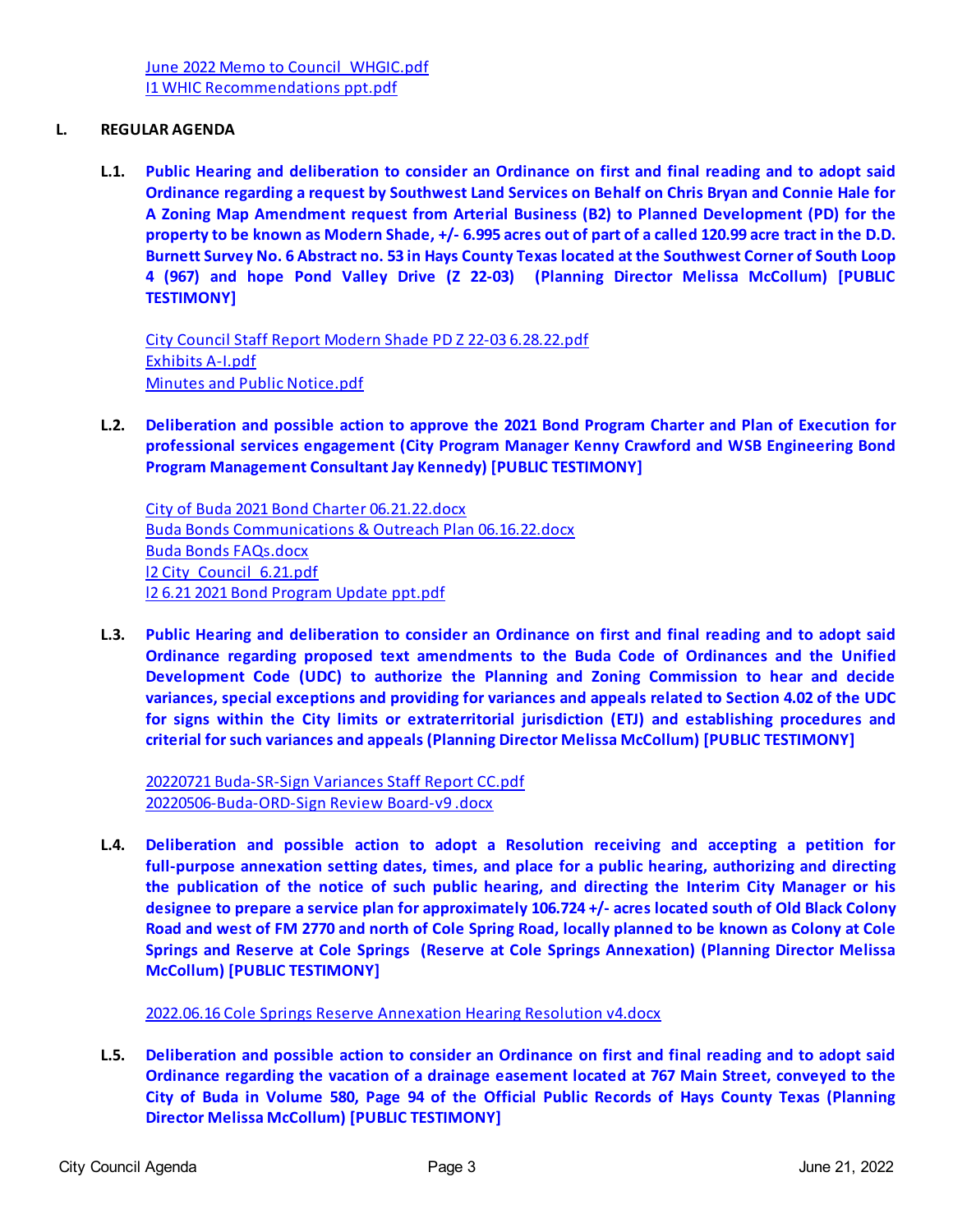[l5 20220614-Buda-ORD-Easement\\_Vacation\\_V580\\_P94-v3.pdf](https://legistarweb-production.s3.amazonaws.com/uploads/attachment/pdf/1434438/l5_20220614-Buda-ORD-Easement_Vacation_V580_P94-v3.pdf) [l5 2022-06-06\\_Easement\\_Vacation\\_Request\\_Letter\\_Request\\_with\\_Exhibits v2.pdf](https://legistarweb-production.s3.amazonaws.com/uploads/attachment/pdf/1434872/l5_2022-06-06_Easement_Vacation_Request_Letter_Request_with_Exhibits_v2.pdf)

**L.6. [Deliberation and possible action to adopt a Resolution establishing a Public Improvement District \(PID\)](https://d2kbkoa27fdvtw.cloudfront.net/buda-tx/9eb3d0a23d69b7dcc59f1da04258273f0.pdf) [Policy for the City of Buda \(Assistant City Manager Lauren Middleton Pratt, City Attorney Alan](https://d2kbkoa27fdvtw.cloudfront.net/buda-tx/9eb3d0a23d69b7dcc59f1da04258273f0.pdf) [Bojorquez\) \[PUBLIC TESTIMONY\]](https://d2kbkoa27fdvtw.cloudfront.net/buda-tx/9eb3d0a23d69b7dcc59f1da04258273f0.pdf)**

[Buda-Resolution-Adopting PID Policy 6.21.22.pdf](https://legistarweb-production.s3.amazonaws.com/uploads/attachment/pdf/1433211/Buda-Resolution-Adopting_PID_Policy_6.21.22.pdf) [Draft Buda PID Policy.pdf](https://legistarweb-production.s3.amazonaws.com/uploads/attachment/pdf/1433210/Buda_PID_Policy.pdf)

**L.7. [Deliberation and possible action to consider an Ordinance on first and final reading and to adopt said](https://d2kbkoa27fdvtw.cloudfront.net/buda-tx/0e36de3fe6beb29c2cf3bdf866960d090.pdf) [Ordinance amending Article 1.02, Division 10 Art Commission, Sec. 1.02.302 Qualifications of members,](https://d2kbkoa27fdvtw.cloudfront.net/buda-tx/0e36de3fe6beb29c2cf3bdf866960d090.pdf) [Subsection \(a\); providing a repealing clause, providing a severability clause, and providing an effective](https://d2kbkoa27fdvtw.cloudfront.net/buda-tx/0e36de3fe6beb29c2cf3bdf866960d090.pdf) [date \(City Clerk Alicia Ramirez\) \[PUBLIC TESTIMONY\]](https://d2kbkoa27fdvtw.cloudfront.net/buda-tx/0e36de3fe6beb29c2cf3bdf866960d090.pdf)**

[Arts Commission Ordinance\\_Board Composition.pdf](https://legistarweb-production.s3.amazonaws.com/uploads/attachment/pdf/1433763/Arts_Commission_Ordinance_Board_Composition.pdf)

**L.8. [Deliberation and possible action on three City Boards, Commissions, and Committee composition](https://d2kbkoa27fdvtw.cloudfront.net/buda-tx/b4e23b40b24d31d76cc53da415dd56320.pdf) [matters: 1\) to nominate and appoint the 2022 members to the Arts Commission; 2\) to accept a Historic](https://d2kbkoa27fdvtw.cloudfront.net/buda-tx/b4e23b40b24d31d76cc53da415dd56320.pdf) [Preservation Commission board member resignation; and 3\) to consider a Historic Preservation](https://d2kbkoa27fdvtw.cloudfront.net/buda-tx/b4e23b40b24d31d76cc53da415dd56320.pdf) [Commission appointment using the 2022 pool of applicants \(City Clerk Alicia Ramirez\) \[PUBLIC](https://d2kbkoa27fdvtw.cloudfront.net/buda-tx/b4e23b40b24d31d76cc53da415dd56320.pdf) [TESTIMONY\]](https://d2kbkoa27fdvtw.cloudfront.net/buda-tx/b4e23b40b24d31d76cc53da415dd56320.pdf)**

[Arts Commission ROSTER.pdf](https://legistarweb-production.s3.amazonaws.com/uploads/attachment/pdf/1434451/Arts_Commission_ROSTER.pdf) [HPC Roster.pdf](https://legistarweb-production.s3.amazonaws.com/uploads/attachment/pdf/1434486/HPC_Roster.pdf)

## **M. CITY MANAGER'S REPORT**

*COVID-19, 2014 & 2021 Bond Program, Capital Improvement Projects, Destination Services Projects, Developments, Drainage Projects, Engineering Department, Finance Department, General/Special Election, Grant Related Projects, Human Resources, Law Enforcement, Legislative Update, Library Projects, Main Street Program, Parks & Recreation Department, Planning Department, Redistricting Program, Road Projects, Status-Future Agenda Request, Special Projects, Transportation, Wastewater Projects, and Water Projects (Interim City Manager Micah Grau)*

## **N. CITY COUNCIL'S BOARD AND COMMITTEE REPORTS**

*Alliance Regional Water Authority (Urbanovsky) Buda Economic Development Corporation (Davidson, Horne-Williams, & Ture) Capital Area Council of Governments General Assembly (Urbanovsky) Capital Area Council of Governments Clean Air Coalition (Ture) Combined Emergency Communication Center (Urbanovsky) Dupre Local Government Corporation (Davidson & Urbanovsky) Greater San Marcos Partnership (Urbanovsky)*

*City of Buda Audit Committee (Cummings, Davidson, & Ture) City of Buda Information Technology Committee (Daugereau, Horne-Williams & Smith) City of Buda Board & Commission Nomination Committee (Bryant, Cummings, & Daugereau) City of Buda City Park Planning/Programming Ad-Hoc Committee (Daugereau, Smith, & Ture) City of Buda Planning Mobile Food Vendor Ad-Hoc Committee (Davidson) City of Buda Water/Wastewater Committee (Davidson, Daugereau, & Urbanovsky)*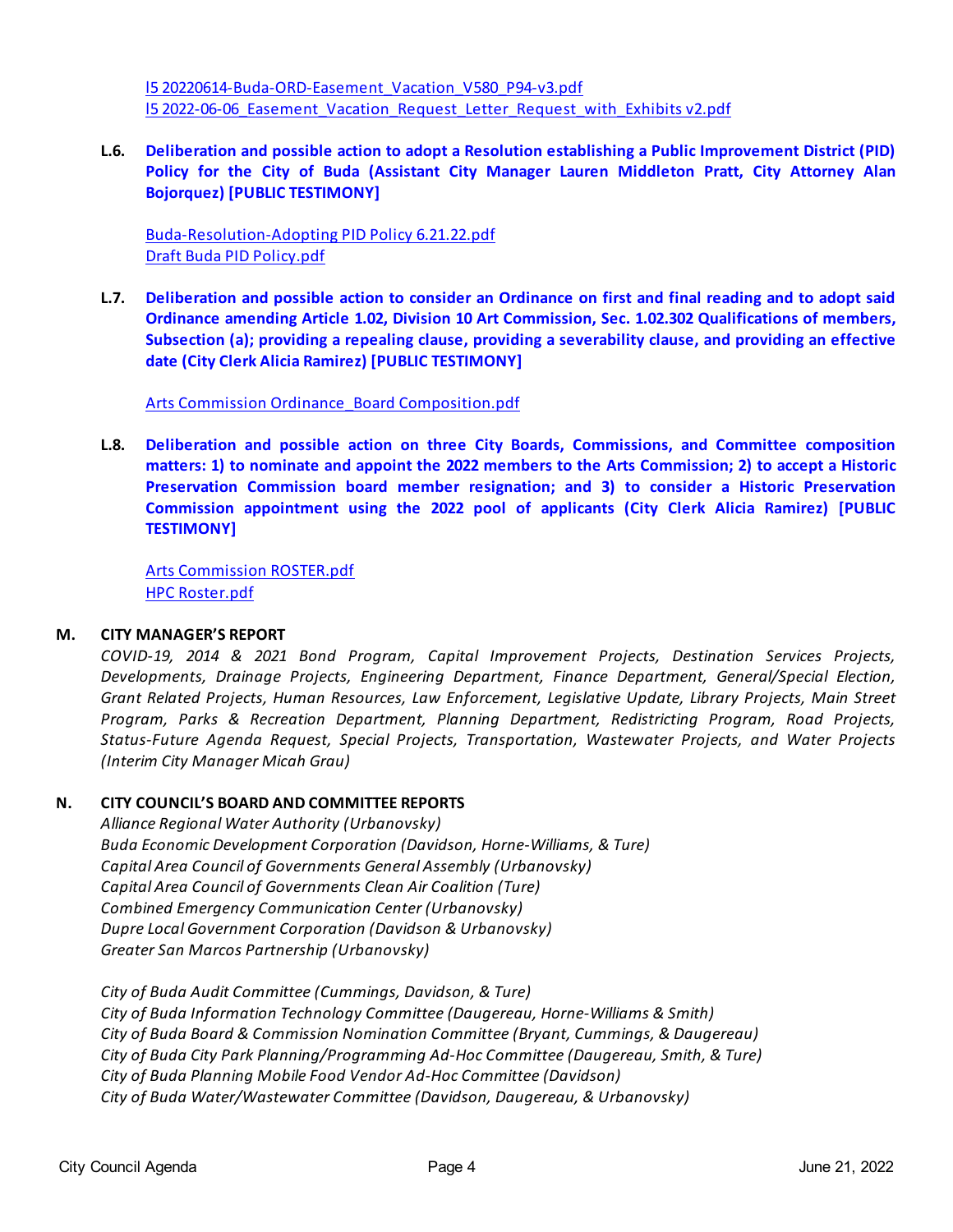### **O. CITY COUNCIL REQUESTS FOR FUTURE AGENDA ITEMS**

# **O.1. [Update on Pending Items requested by City Council](https://d2kbkoa27fdvtw.cloudfront.net/buda-tx/fa022b6d27d172d00aa6571d354d02550.pdf)**

### [Pending Items.pdf](https://legistarweb-production.s3.amazonaws.com/uploads/attachment/pdf/1430037/Pending_Items.pdf)

#### **P. ADJOURNMENT**

*Requests for accommodations must be made 48 hours prior to the meeting. Please contact the City Clerk at (512) 523-1014, or FAX (512) 641-5817 for information or assistance.* 

*I, the undersigned authority, do hereby certify that the above Notice of Meeting of the Governing Body of the City of Buda, was posted on the bulletin board in front of Buda City Hall, which is readily accessible to the public at all times, by 6:00 pm on June 17, 2022.*



**Meetings scheduled in the Council Chambers are set up to publicly broadcast meetings. You may be audio and video recorded while in this facility. Meetings scheduled in other City Facilities are set up to publicly audio record meetings. You may be audio recorded in the other City Facilities.**

**In accordance with Article III, Section 3.10, of the Official Code of the City of Buda, the minutes of this meeting consist of the preceding Minute Record and the Supplemental Minute Record. Details on Council meetings may be obtained from the City Clerk's Office, or video of the entire meeting may be downloaded from the website. (Portions of the Supplemental Minute Record video tape recording may be distorted due to equipment malfunction or other uncontrollable factors.)**

**A Public Comment period will be provided to allow for members of the public to participate and speak to the City Council on any topic that is not on the meeting agenda. At this time, comments will be taken from the audience on non-agenda related topics. A Public Testimony period will be provided at each meeting of the City Council to allow members of the public to participate and speak to the City Council on any topic that is on the meeting agenda, prior to any vote on the matter up for consideration. During these periods, the presiding officer shall routinely provide three (3) minutes to each person who desires to speak but may provide no less than one (1) minute and no more than five (5) minutes to each person addressing the City Council. The amount of time provided to each person, if altered by the presiding officer, shall be announced by the presiding officer prior to recognizing persons to speak and shall be objectively applied to all persons speaking during Public Comment or each Public Testimony period.**

**The City Council may retire to executive session any time between the meeting's opening and adjournment for the purpose of consultation with legal counsel pursuant to Chapter 551.071 of the Texas Government Code; discussion of personnel matters pursuant to Chapter 551.074 of the Texas Government Code; deliberation regarding real property pursuant to Chapter 551.072 of the Texas Government Code; deliberation regarding economic development negotiations pursuant to Chapter 551.087 of the Texas Government Code; and/or deliberation regarding the deployment, or specific occasions for implementation of security personnel or devices pursuant to Chapter 551.076 of the Texas Government Code. Action, if any, will be taken in open session. All items listed above are eligible for deliberation and possible action unless expressly limited.**

**This agenda has been reviewed and approved by the City's legal counsel and the presence of any subject in any Executive Session portion of the agenda constitutes a written interpretation of Texas Government Code Chapter 551 by legal counsel for the governmental body and constitutes an opinion by the attorney that the items discussed therein may be legally discussed in the closed portion of the meeting considering available opinions of a court of record and opinions of the Texas Attorney General known to the attorney. This provision has been added to this agenda with the intent to meet all elements necessary to satisfy Texas Government Code Chapter 551.144(c) and the meeting is conducted by all participants in reliance on this opinion.**

**Attendance by Other Elected or Appointed Officials: It is anticipated that members of other governmental bodies, and/or city boards, commissions and/or committees may attend the meeting in numbers that may constitute a quorum of the body, board, commission and/or committee. Notice is hereby given that the meeting, to the extent required by law, is also noticed as a possible meeting of the other body, board,**